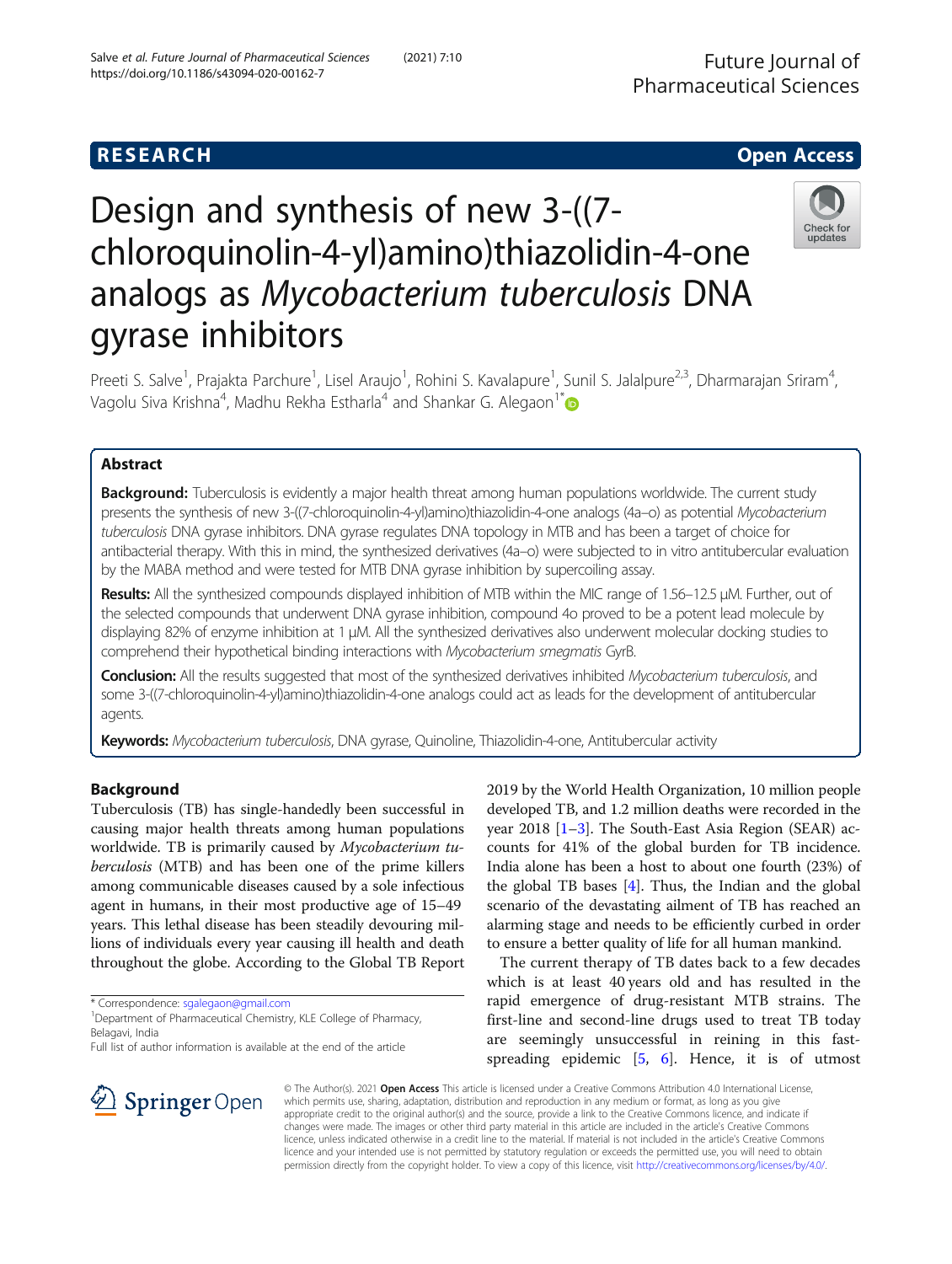<span id="page-1-0"></span>importance to urgently discover alternative drug therapy with a newer mechanism of action which will aid in controlling the spread of TB. DNA gyrase, which is a type II DNA topoisomerase, has been an efficient antitubercular therapy target. It is one of the two DNA topoisomerases found in MTB. DNA topoisomerases are divided into two classes according to their mechanism of action, type I and type II (which cause transient single- and doublestranded breaks in DNA, respectively). They are classified as types IA, IB, and IIA, IIB. Each species has at least one enzyme from each type based on their functions. The MTB genome encodes one of each of type I and type II (DNA gyrase) topoisomerases. This is an important feature in the drug discovery process as it provides a susceptible target for enzyme inhibition. The function of DNA gyrase is to induce negative supercoiling of DNA, reducing the strain during the unwinding of DNA. DNA gyrase possesses two GyrA and GyrB subunits, making it a heterotetrameric  $(A_2B_2)$  structure. GyrA subunit contains tyrosine at the active sire required for cleavage and religation of DNA, while the GyrB subunit aids in the ATP hydrolysis, providing energy for the DNA replication process. There are various studies wherein synthesized quinoline derivatives have successfully acted as antitubercular agents by inhibiting DNA gyrase [[7](#page-8-0)–[9\]](#page-8-0). Fluoroquinolones, used as antitubercular drugs, are also known to target the GyrA subunit. However, resistance developed by MTB to these drugs has affected their efficacy, suggesting that the GyrB domain may prove to be an area of opportunity for newer antitubercular drug discovery [[10](#page-8-0)–[12](#page-8-0)]. Another biologically important 4-thiazolidinone scaffold has continually been investigated for the development of newer medicinal agents. Various 4-thiazolidinone derivatives have prominently displayed their ability to inhibit MTB [[13](#page-8-0)– [16\]](#page-8-0).

Hence, in this context, and in our ongoing conquest of finding newer drugs for curbing TB [\[16](#page-8-0)–[19\]](#page-8-0), the present study was planned to design and synthesize new quinoline analogs via molecular hybridization, as antitubercular agents targeting MTB DNA gyrase.

# Method

# **Chemistry**

# General procedure for synthesis of 3-((7-chloroquinolin-4 yl)amino)thiazolidin-4-one analogs (4a–o)

The synthesis of target compounds (4a–o) was achieved via a synthetic procedure as depicted in Scheme 1. The synthesized hydrazone intermediates (3a–o) (0.015 mol) prepared via known procedure [\[20\]](#page-8-0) were further refluxed with thioglycolic acid (0.015 mol) and a catalytic amount of zinc chloride in N,N-dimethylformamide (20 mL) for 48 h. After cooling, the mixture was poured onto crushed ice. The precipitate formed was filtered, subsequently washed with water, and recrystallized from ethanol to yield the title compounds (4a–o).

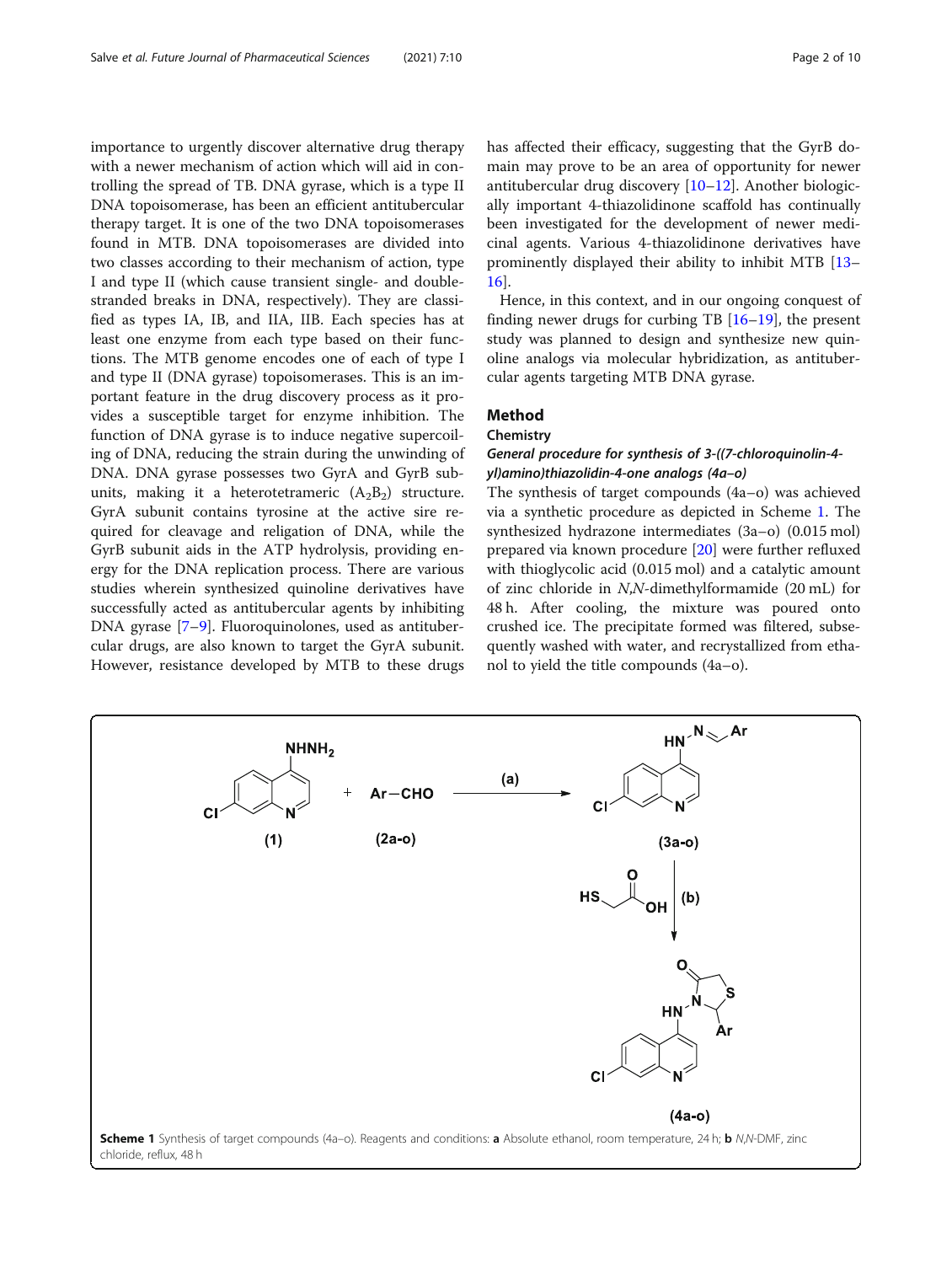# Biological evaluation

#### In vitro antitubercular activity

The antimycobacterial activity was assessed against Myco*bacterium tuberculosis*  $H_{37}Rv$  (ATCC 27294) using the microplate Alamar Blue assay (MABA) method [[16](#page-8-0), [21\]](#page-8-0).

#### MTB DNA supercoiling assay

DNA supercoiling assay was carried out using MTB DNA gyrase via a previously established protocol [\[22,](#page-8-0) [23\]](#page-8-0).

#### Molecular docking studies

The various poses of interactions between the synthesized compounds and receptor protein binding sites were studied by performing molecular docking according to the previously reported process [\[16\]](#page-8-0).

#### In silico ADME predictive study

Various ADME parameters of all the synthesized derivatives were calculated by using the QikProp module of the Schrodinger molecular modeling software. The calculated parameters were compared with the recommended values of the QikProp properties mentioned in the QikProp User Manual.

#### Results

# Synthesis and spectral data 3-((7-Chloroquinolin-4-yl)amino)-2-(4 fluorophenyl)thiazolidin-4-one (4a)

Yield: 85%, m.p. 282 °C; IR (KBr, cm−<sup>1</sup> ): 3215 (NH), 2924 (CH stretch of CH<sub>2</sub>), 1668 (C=O), 1612 (C=N); <sup>1</sup>H-NMR (400 MHz; DMSO-d<sub>6</sub>):  $\delta$  = 2.71 (s, 1H, CH-Thiaz), 7.30– 7.39 (m, 3H, Ar-H), 7.51 (d, 1H,  $J = 8.8$  Hz, CH<sub>2</sub>-Thiaz), 7.84 (d, 1H,  $J = 8.8$  Hz, CH<sub>2</sub>-Thiaz), 7.88–7.94 (m, 3H, Ar-H), 8.26–8.40 (m, 3H, Ar-H), 11.42 (s, 1H, NH)

# 2-(2-Chlorophenyl)-3-((7-chloroquinolin-4 yl)amino)thiazolidin-4-one (4b)

.<br>Yield: 61%, m.p. 280 °C; IR (KBr, cm<sup>−1</sup>): 3230 (NH), 2924 (CH stretch of CH<sub>2</sub>), 1608 (C=O), 1585 (C=N); <sup>1</sup>H-NMR (400 MHz; DMSO-d<sub>6</sub>):  $\delta$  = 2.75 (s, 1H, CH-Thiaz), 7.28– 7.30 (m, 3H, Ar-H), 7.46 (d, 1H,  $J = 8.8$  Hz, CH<sub>2</sub>-Thiaz), 7.74 (d, 1H,  $J = 8.8$  Hz, CH<sub>2</sub>-Thiaz), 7.81-7.93 (m, 3H, Ar-H), 8.30–8.55 (m, 3H, Ar-H), 11.40 (s, 1H, NH)

# 4-(4-Chlorophenyl)-3-((7-chloroquinolin-4 yl)amino)thiazolidin-2-one (4c)

Yield: 67%, m.p. 150 °C; IR (KBr, cm−<sup>1</sup> ): 3232 (NH), 2924 (CH stretch of CH<sub>2</sub>), 1608 (C=O), 1577 (C=N); <sup>1</sup>H-NMR (400 MHz; DMSO-d<sub>6</sub>):  $\delta$  = 2.71 (s, 1H, CH-Thiaz), 7.25– 7.33 (m, 3H, Ar-H), 7.49 (d, 1H,  $J = 8.8$  Hz,  $CH_2$ -Thiaz), 7.79 (d, 1H,  $J = 8.8$  Hz, CH<sub>2</sub>-Thiaz), 7.83–7.89 (m, 3H, Ar-H), 8.22–8.48 (m, 3H, Ar-H), 11.40 (s, 1H, NH)

# 3-((7-Chloroquinolin-4-yl)amino)-2-(2,3 dichlorophenyl)thiazolidin-4-one (4d)

Yield: 73%, m.p. 300 °C; IR (KBr, cm−<sup>1</sup> ): 3236 (NH), 2904 (CH stretch of CH<sub>2</sub>), 1664 (C=O), 1618 (C=N); <sup>1</sup>H-NMR (400 MHz; DMSO-d<sub>6</sub>):  $\delta$  = 2.69 (s, 1H, CH-Thiaz), 7.25– 7.33 (m, 3H, Ar-H), 7.45 (d, 1H,  $J = 8.8$  Hz, CH<sub>2</sub>-Thiaz), 7.72 (d, 1H,  $J = 8.8$  Hz, CH<sub>2</sub>-Thiaz), 7.80–7.87 (m, 3H, Ar-H), 8.30–8.51 (m, 2H, Ar-H), 11.48 (s, 1H, NH)

# 3-((7-Chloroquinolin-4-yl)amino)-4-(2,4 dichlorophenyl)thiazolidin-2-one (4e)

Yield: 77%, m.p. > 300 °C; IR (KBr, cm−<sup>1</sup> ): 3240 (NH), 2904 (CH stretch of CH<sub>2</sub>), 1662 (C=O), 1616 (C=N); <sup>1</sup>H-NMR (400 MHz; DMSO-d<sub>6</sub>):  $\delta$  = 2.71 (s, 1H, CH-Thiaz), 7.49–7.53 (m, 2H, Ar-H), 7.58 (d, 1H,  $J = 11.2$  Hz, CH<sub>2</sub>-Thiaz), 7.94 (s, 2H, Ar-H), 8.16 (d, 1H,  $J = 8.4$  Hz,  $CH_2$ -Thiaz), 8.46–8.82 (m, 4H, Ar-H), 12.56 (s, 1H, NH)

## 2-(4-Bromophenyl)-3-((7-chloroquinolin-4 yl)amino)thiazolidin-4-one (4f)

Yield: 81%, m.p. 140 °C; IR (KBr, cm−<sup>1</sup> ): 3244 (NH), 2908 (CH stretch of CH<sub>2</sub>), 1662 (C=O), 1618 (C=N); <sup>1</sup>H-NMR (400 MHz; DMSO-d<sub>6</sub>):  $\delta$  = 2.74 (s, 1H, CH-Thiaz), 7.21-7.30 (m, 3H, Ar-H), 7.43 (d, 1H,  $J = 8.8$  Hz, CH<sub>2</sub>-Thiaz), 7.72 (d, 1H,  $J = 8.8$  Hz, CH<sub>2</sub>-Thiaz), 7.80–7.91 (m, 3H, Ar-H), 8.26–8.51 (m, 2H, Ar-H), 11.52 (s, 1H, NH)

# 2-(3-Bromo-4-fluorophenyl)-3-((7-chloroquinolin-4 yl)amino)thiazolidin-4-one (4g)

Yield: 66%, m.p. 294 °C; IR (KBr, cm−<sup>1</sup> ): 3238 (NH), 2924 (CH stretch of CH<sub>2</sub>), 1668 (C=O), 1612 (C=N); <sup>1</sup>H-NMR (400 MHz; DMSO-d<sub>6</sub>):  $\delta$  = 2.71 (s, 1H, CH-Thiaz), 7.28– 7.38 (m, 3H, Ar-H), 7.44 (d, 1H,  $J = 8.8$  Hz, CH<sub>2</sub>-Thiaz), 7.76 (d, 1H,  $J = 8.8$  Hz, CH<sub>2</sub>-Thiaz), 7.88–7.96 (m, 3H, Ar-H), 8.28–8.51 (m, 2H, Ar-H), 11.48 (s, 1H, NH)

## 3-((7-Chloroquinolin-4-yl)amino)-4-(4 methoxyphenyl)thiazolidin-2-one (4h)

Yield: 62%, m.p. 260 °C; IR (KBr, cm−<sup>1</sup> ): 3228 (NH), 2895 (CH stretch of CH<sub>2</sub>), 1670 (C=O), 1612 (C=N); <sup>1</sup>H-NMR (400 MHz; DMSO-d<sub>6</sub>):  $\delta$  = 2.78 (s, 1H, CH-Thiaz), 3.81  $(s, 3H, OCH<sub>3</sub>), 7.01-7.06$  (m, 3H, Ar-H), 7.34 (d, 1H,  $J =$ 8.8 Hz, CH<sub>2</sub>-Thiaz), 7.57 (d, 1H,  $J = 8.4$  Hz, CH<sub>2</sub>-Thiaz), 7.74–7.84 (m, 3H, Ar-H), 8.37–8.48 (m, 3H, Ar-H), 12.56 (s, 1H, NH)

# 3-((7-Chloroquinolin-4-yl)amino)-2-(3,4 dimethoxyphenyl)thiazolidin-4-one (4i)

Yield: 60%, m.p. 130 °C; IR (KBr, cm−<sup>1</sup> ): 3246 (NH), 2893 (CH stretch of CH<sub>2</sub>), 1610 (C=O), 1550 (C=N); <sup>1</sup>H-NMR  $(400 \text{ MHz}; \text{ DMSO-d}_6): \delta = 2.68 \text{ (s, 1H, CH-Thiaz)}, 3.18$  $(s, 3H, OCH<sub>3</sub>)$ , 3.34  $(s, 3H, OCH<sub>3</sub>)$ , 7.35–7.44  $(m, 2H,$ Ar-H), 7.56 (d, 1H,  $J = 8.8$  Hz, CH<sub>2</sub>-Thiaz), 7.82 (d, 1H,  $J$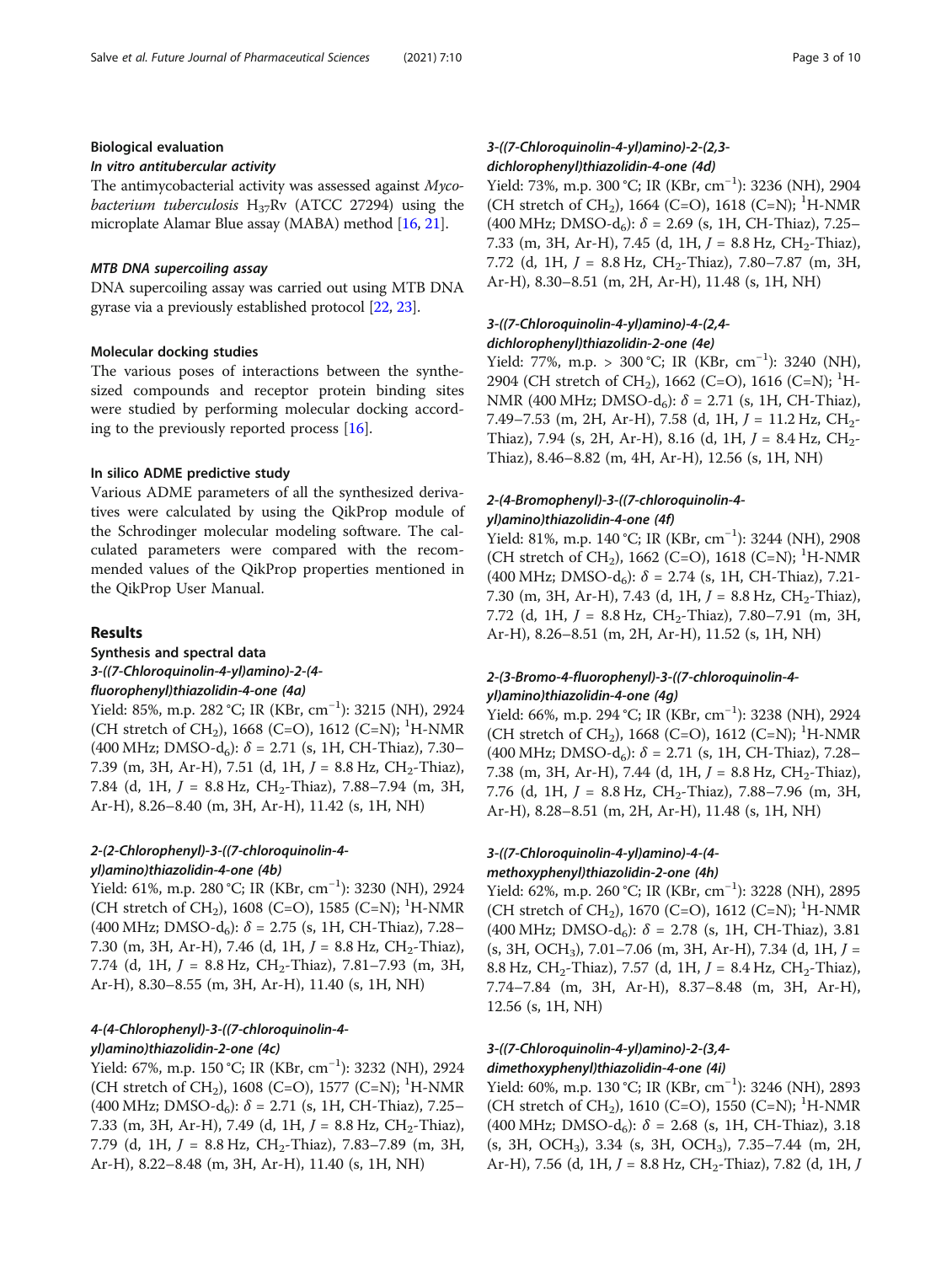$= 8.8$  Hz, CH<sub>2</sub>-Thiaz), 7.89–8.05 (m, 3H, Ar-H), 8.33– 8.52 (m, 3H, Ar-H), 12.42 (s, 1H, NH)

#### 3-((7-Chloroquinolin-4-yl)amino)-4-(3,4,5 trimethoxyphenyl)thiazolidin-2-one (4j)

Yield: 50%, m.p. 280 °C; IR (KBr, cm−<sup>1</sup> ): 3226 (NH), 2929 (CH stretch of CH<sub>2</sub>), 1651 (C=O), 1608 (C=N); <sup>1</sup>H-NMR (400 MHz; DMSO-d<sub>6</sub>):  $\delta$  = 2.72 (s, 1H, CH-Thiaz), 3.71  $(s, 3H, OCH<sub>3</sub>)$ , 3.86  $(s, 6H, OCH<sub>3</sub>)$ , 7.34  $(d, 1H, J = 8.0)$ Hz, CH<sub>2</sub>-Thiaz), 7.38 (d, 1H,  $J = 8.8$  Hz, CH<sub>2</sub>-Thiaz), 7.51–7.98 (m, 4H, Ar-H), 8.33–8.44 (m, 3H, Ar-H), 11.56 (s, 1H, NH)

# 3-((7-Chloroquinolin-4-yl)amino)-2-(4 nitrophenyl)thiazolidin-4-one (4k)

Yield: 61%, m.p. > 300 °C; IR (KBr, cm−<sup>1</sup> ): 3334 (NH), 2937 (CH stretch of CH<sub>2</sub>), 1614 (C=O), 1577 (C=N); <sup>1</sup>H-NMR (400 MHz; DMSO-d<sub>6</sub>):  $\delta$  = 2.75 (s, 1H, CH-Thiaz), 7.37–7.49 (m, 3H, Ar-H), 7.54 (d, 1H,  $J = 8.8$  Hz, CH<sub>2</sub>-Thiaz), 7.81 (d, 1H,  $J = 8.8$  Hz, CH<sub>2</sub>-Thiaz), 7.90–8.10 (m, 3H, Ar-H), 8.38–8.62 (m, 3H, Ar-H), 11.56 (s, 1H, NH)

## 3-((7-Chloroquinolin-4-yl)amino)-4-(4 hydroxyphenyl)thiazolidin-2-one (4l)

Yield: 62%, m.p. > 300 °C; IR (KBr, cm−<sup>1</sup> ): 3192 (NH), 2958 (CH stretch of CH<sub>2</sub>), 1697 (C=O), 1608 (C=N); <sup>1</sup>H-NMR (400 MHz; DMSO-d<sub>6</sub>):  $\delta$  = 2.72 (s, 1H, CH-Thiaz), 6.82–7.21 (m, 4H, Ar-H), 7.42 (d, 1H,  $J = 7.6$  Hz,  $CH_2$ -Thiaz), 7.60 (d, 1H,  $J = 8.0$  Hz, CH<sub>2</sub>-Thiaz), 8.19-8.52 (m, 5H, Ar-H), 9.82 (s, 1H, OH), 11.01 (s, 1H, NH)

#### 4-(3-((7-Chloroquinolin-4-yl)amino)-2-oxothiazolidin-4 yl)benzonitrile (4m)

Yield: 58%, m.p. > 300 °C; IR (KBr, cm−<sup>1</sup> ): 3228 (NH), 2858 (CH stretch of CH<sub>2</sub>), 1664 (C=O), 1610 (C=N); <sup>1</sup>H-NMR (400 MHz; DMSO-d<sub>6</sub>):  $\delta$  = 2.71 (s, 1H, CH-Thiaz), 7.43 (d, 1H,  $J = 7.8$  Hz, CH<sub>2</sub>-Thiaz), 7.47–7.95 (m, 4H, Ar-H), 8.10 (d, 1H,  $J = 8.4$  Hz, CH<sub>2</sub>-Thiaz), 8.53-8.95 (m, 5H, Ar-H), 12.20 (s, 1H, NH)

# 3-((7-Chloroquinolin-4-yl)amino)-2-(4- (dimethylamino)phenyl)thiazolidin-4-one(4n)

Yield: 60%, m.p. 195 °C; IR (KBr, cm−<sup>1</sup> ): 3219 (NH), 2899 (CH of CH<sub>2</sub>), 1664 (C=O), 1608 (C=N); <sup>1</sup>H-NMR (400 MHz; DMSO-d<sub>6</sub>): δ = 2.72 (s, 1H, CH-Thiaz), 3.24 (s, 6H, CH<sub>3</sub>), 6.75–7.33 (d, 4H,  $J = 8.0$  Hz, Ar-H), 7.48 (d, 1H,  $J = 8.8$  Hz, CH<sub>2</sub>-Thiaz), 7.61 (d, 1H, J = 8.8 Hz, CH<sub>2</sub>-Thiaz), 7.87–8.47 (m, 5H, Ar-H), 11.91 (s, 1H, NH)

# 3-((7-Chloroquinolin-4-yl)amino)-2-(thiophen-2 yl)thiazolidin-4-one (4o)

Yield: 67%, m.p. > 300 °C; IR (KBr, cm−<sup>1</sup> ): 3192 (NH), 2897 (CH stretch of CH<sub>2</sub>), 1618 (C=O), 1570 (C=N); <sup>1</sup>H-NMR (400 MHz; DMSO-d<sub>6</sub>):  $\delta$  = 2.78 (s, 1H, CH-Thiaz),

6.83–7.02 (m, 3H, Ar-H), 7.38 (d, 1H,  $J = 8.8$  Hz,  $CH_2$ -Thiaz), 7.65 (d, 1H,  $J = 8.8$  Hz, CH<sub>2</sub>-Thiaz), 7.70–7.82 (m, 3H, Ar-H), 8.38–8.56 (m, 3H, Ar-H), 11.82 (s, 1H, NH)

# **Discussion**

#### Chemistry

Various new quinoline-thiazolidinone analogs (4a–o) were synthesized via a two-step process wherein, firstly, 7-chloro-4-hydrazinylquinoline (1) underwent condensation at room temperature with different substituted aromatic aldehydes (2a–o) in the presence of absolute ethanol to yield substituted hydrazone intermediates (E)-4-(2-benzylidenehydrazinyl)-7-chloroquinolines (3a– o) [[20\]](#page-8-0). The subsequent reaction step yielded the target compounds (4a–o) via cyclization between the hydrazone intermediates (3a–o) and thioglycolic acid in N,N-dimethyl formamide (DMF) and zinc chloride (Scheme [1\)](#page-1-0). All the synthesized analogs underwent characterization by FTIR and <sup>1</sup>H-NMR spectroscopy. It was observed that the IR spectral data displayed absorption bands around 3201–3236  $cm^{-1}$  which were attributable to the hydrazinyl NH group. Characteristic peaks for the thiazolidinyl CH of  $CH<sub>2</sub>$  were observed in the range of 2858–2929 cm−<sup>1</sup> . The IR spectra also indicated peaks around 1664 cm<sup>-1</sup>, allocated to C=O group and between  $1608 \text{ cm}^{-1}$  and  $1618 \text{ cm}^{-1}$  which were attributed to the C=N group. Furthermore, all the synthesized derivatives underwent proton NMR spectral studies. It was evident from the NMR spectra that a singlet signal appeared around 2.72 ppm, which was attributed to the CH proton at the C-2 position in the thiazolidinyl ring. The characteristic peaks of thiazolidinone  $CH<sub>2</sub>$  protons at the C-5 position were observed as doublet signals in the range of 7.34–7.58 and 7.72–8.16 ppm. Moreover, the NMR spectral data illustrated the presence of a singlet signal which resonated at around 11.01–12.56 ppm, attributable to the hydrazinyl NH proton.

# Biological activities

#### In vitro antitubercular activity

The synthesized derivatives (4a–o) underwent in vitro antitubercular screening against Mycobacterium tubercu*losis* H37Rv (ATCC 27294) by the MABA method  $[16,$  $[16,$  $[16,$ [21\]](#page-8-0). The antimycobacterial evaluation results are summarized in Table [1](#page-4-0) and expressed in terms of minimum inhibitory concentration (MIC). The standard drugs used were ethambutol, pyrazinamide, and ciprofloxacin. It was observed that all the synthesized derivatives exhibited significant antimycobacterial potency within the MIC range of 1.56–12.5 μM. On further structureactivity relationship study, it was seen that the difference in the MIC values of the derivatives was a result of the different substitutions on the phenyl ring attached to the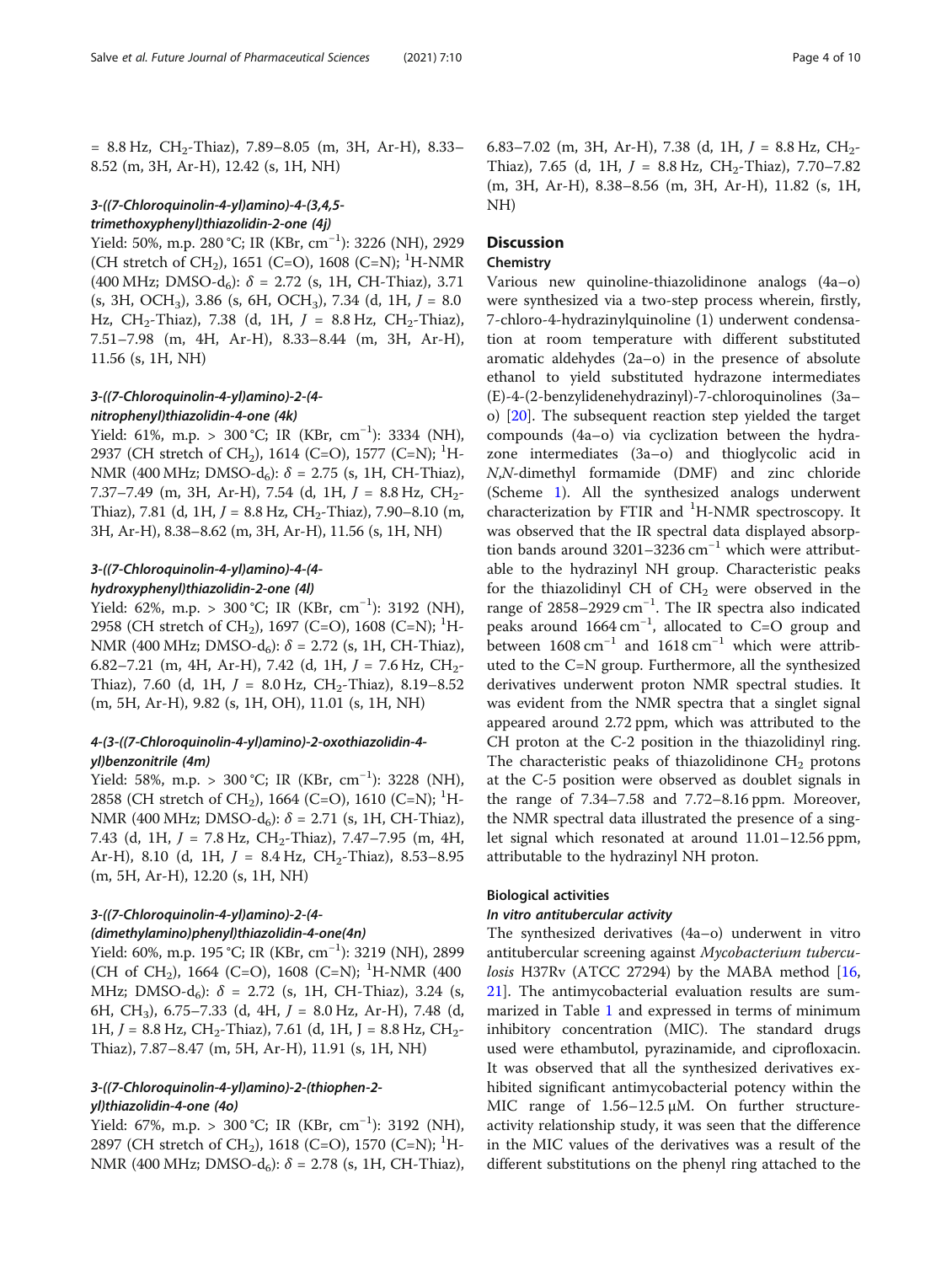| Code            | Ar                           | M.P. (°C)                | Yield (%) | MIC (µM) | Docking score |
|-----------------|------------------------------|--------------------------|-----------|----------|---------------|
| 4a              | 4-Fluorobenzaldehyde         | 282                      | 85        | 6.25     | $-4.395$      |
| 4 <sub>b</sub>  | 2-Chlorobenzaldehyde         | 280                      | 61        | 6.25     | $-3.891$      |
| 4c              | 4-Chlorobenzaldehyde         | 150                      | 67        | 6.25     | $-3.943$      |
| 4d              | 2,3-Dichlorobenzaldehyde     | 300                      | 73        | 12.5     | $-3.223$      |
| 4e              | 2,4-Dichlorobenzaldehyde     | 308                      | 77        | 1.56     | $-3.945$      |
| 4f              | 4-Bromobenzaldehyde          | 140                      | 81        | 3.12     | $-4.291$      |
| 4g              | 3-Bromo,4-fluorobenzaldehyde | 294                      | 66        | 1.56     | $-3.771$      |
| 4h              | p-anisaldehyde               | 260                      | 62        | 3.12     | $-4.437$      |
| 4i              | 3,4-Dimethoxybenzaldehyde    | 130                      | 60        | 3.12     | $-3.553$      |
| 4j              | 3,4,5-Trimethoxybenzaldehyde | 280                      | 50        | 12.5     | $-3.637$      |
| 4k              | 4-Nitrobenzaldehyde          | 300                      | 61        | 6.25     | $-3.573$      |
| 4 <sup>1</sup>  | 4-Hydroxybenzaldehyde        | 312                      | 62        | 12.5     | $-4.533$      |
| 4m              | 4-Cyanobenzaldehyde          | 304                      | 58        | 12.5     | $-4.439$      |
| 4n              | p-dimethylaminobenzaldehyde  | 195                      | 60        | 1.56     | $-3.14$       |
| 40 <sup>°</sup> | Thiophene-2-carbaldehyde     | 330                      | 67        | 1.56     | $-4.496$      |
| Ethambutol      | $\equiv$                     | $\overline{\phantom{0}}$ | $\equiv$  | 1.56     | $-6.245$      |
| Pyrazinamide    |                              |                          |           | 3.12     | $-3.61$       |
| Ciprofloxacin   |                              |                          |           | 3.12     | $-5.913$      |

<span id="page-4-0"></span>Table 1 Physical constants, antimycobacterial activity, and docking score of target compounds (4a–o)

C-2 position of the thiazolidinone ring structure. Among the fifteen synthesized analogs, compounds 4e, 4g, 4n, and 4o were the most potent with a MIC of 1.56 μM. The above four analogs displayed better activity as compared to the standard drugs pyrazinamide and ciprofloxacin (MIC =  $3.12 \mu$ M). It may be attributed to the presence of two electronegative chloro (-Cl) groups at ortho and para positions of the benzyl ring in compound 4e and the presence of bromo (-Br) group at the meta position and fluoro (-F) group at the para position of the benzyl ring in compound 4g. Compound 4n contains a benzyl ring with dimethyl amino substitution at the benzyl ring para position whereas compound 4o possesses a 2-thiophene substituent instead of the phenyl ring attached to the C-2 position of the thiazolidinone ring structure. Further, compound 4f was shown to inhibit MTB at a MIC of  $3.12 \mu$ M. This comparatively lowered activity may be due to the presence of a bromo substituent at the para position of the benzyl ring. Compounds 4h and 4i also displayed MTB inhibition at MIC = 3.12 μM. The benzyl ring in compound 4h bears a methoxy group at para position, while the benzyl ring in analog 4i bears two methoxy groups at meta and para positions. It was thus observed that the activity displayed by 4f, 4h, and 4i was similar to the MIC displayed by the standard pyrazinamide and ciprofloxacin (MIC =  $3.12 \mu M$ ). Furthermore, the results revealed that compounds 4a–c and 4k exhibited moderate MTB inhibition at MIC =  $6.25 \mu$ M. This may be due to the fact that these compounds contain at least one electronegative group attached at the ortho or para position of the benzyl ring. Derivative 4a contains a phenyl ring with 4-fluoro substituent, while derivatives 4b, 4c, and 4k contain 2-chloro, 4-chloro, and 4-nitro substituents, respectively, on the phenyl ring structure. All the other derivatives, 4d, 4j, 4l, and 4m, have displayed comparatively moderate MIC values at 12.5 μM.

#### MTB DNA supercoiling assay

DNA gyrase is one of the two topoisomerases that the MTB genome encodes in order to preserve the DNA topology. Selected synthesized derivatives were assayed to analyze the inhibition of DNA Gyr B by DNA gyrase supercoiling assay [\[22](#page-8-0), [23\]](#page-8-0). Novobiocin was used as a standard drug. Assay results revealed that four analogs 4e, 4h, 4n, and 4o displayed inhibition of DNA gyrase at 16%, 36%, 68%, and 82%, respectively, at 1 μM (Fig. [1](#page-5-0)). Thus, significant inhibition of the DNA gyrase was attained at a concentration of 1 μM by the potent compounds 4e, 4h, 4n, and 4o.

#### Molecular docking studies

Further, all the synthesized derivatives (4a–o) underwent molecular docking studies in order to analyze the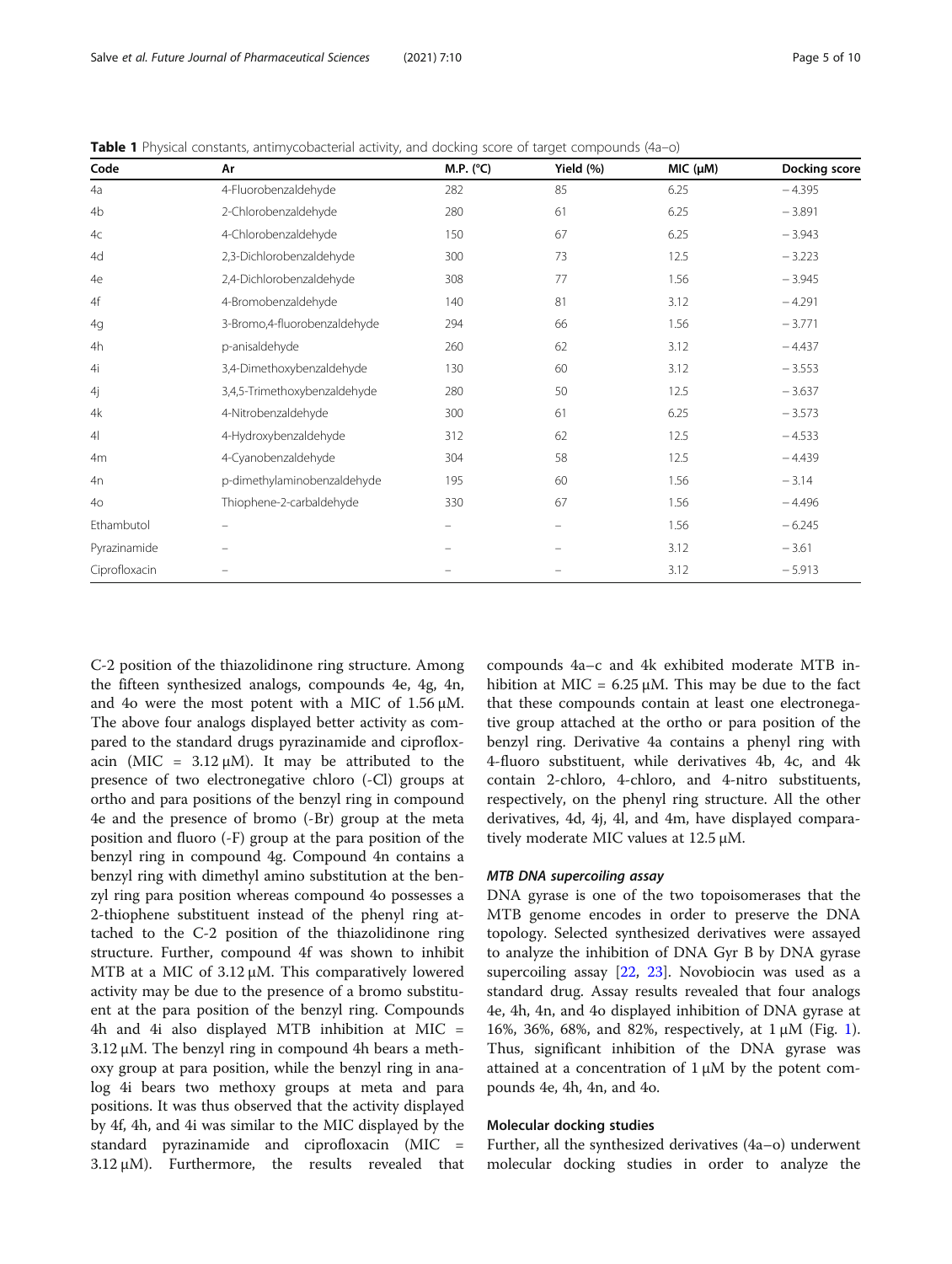<span id="page-5-0"></span>

binding affinity and binding interactions of the prepared compounds with the active site of Mycobacterium smegmatis GyrB ATPase retrieved from Protein Data Bank (PDB ID – 4B6C). The study of the different docking poses has revealed that most of the synthesized analogs have displayed binding interactions and a varied docking score with various amino acid residues of the receptor molecule (Fig. [2](#page-6-0)).

The standard drugs ciprofloxacin, pyrazinamide, and ethambutol are well bound to the receptor molecule by different interactions and docking scores of − 6.245, − 3.61, and − 5.913, respectively. Docking scores of all the synthesized derivatives lie between − 3.14 and − 4.533 (Table [1\)](#page-4-0). Most of the synthesized derivatives display a better docking score as compared to the standard drugs. Compounds 4a, 4b, 4g, 4h, 4k, and 4l have displayed a pi-cation interactions with amino nitrogen of ARG 82 (Pi-cation interaction --- NH:ARG 82) and docking scores of − 4.395, − 3.891, − 3.771, − 4.437, − 3.573, and − 4.533, respectively. Analogs 4c and 4e have shown a halogen bond between chlorine and amino hydrogen of ARG 141 residue (4c:Cl --- HN:ARG 141, 4e:Cl --- HN:ARG 141). A hydrogen bond was formed between amino hydrogen of compound 4d and oxygen of ASN 52 residue (4d:NH --- O:ASN 52). Derivative 4f displayed a hydrogen bond between its amino hydrogen

and oxygen atom of GLN 102 residue (4f:NH --- O:GLN 102), while derivative 4h has formed a hydrogen bond between its oxygen and amino hydrogen of ARG 141 amino acid residue (4h:O --- HN:ARG 141). It was also observed that an oxygen atom from the nitro group in analog 4k was bound to the amino groups in ARG 141 and ARG 82 residues (4k:O --- HN:ARG 141, 4k:O --- NH:ARG 82). Further, the hydroxyl group from compound 4l and cyano group from compound 4m displayed bond formation with amino group found in ARG 141 residue (4l:HO --- HN:ARG 141, 4m:CN --- HN: ARG 141). Also, derivative 4n exhibited a hydrogen bond between its amino nitrogen and oxygen atom of ASN 52 (4n:HN --- O:ASN 52), and another hydrogen bond between its quinolinyl nitrogen and amino hydrogen of GLY 83 (4n:N --- HN:GLY 83).

# In silico ADME predictive study

In addition, various ADME parameters of the synthesized derivatives were calculated to better understand the effect of physicochemical and pharmacokinetic properties on their bioavailability in human bodies [\[24](#page-9-0), [25](#page-9-0)]. The results (Table [2](#page-7-0)) displayed that the synthesized derivatives had good oral bioavailability as none of the compounds (4a–o) violated Lipinski's rule of five (RoF) and most of the derivatives showed 100% of human oral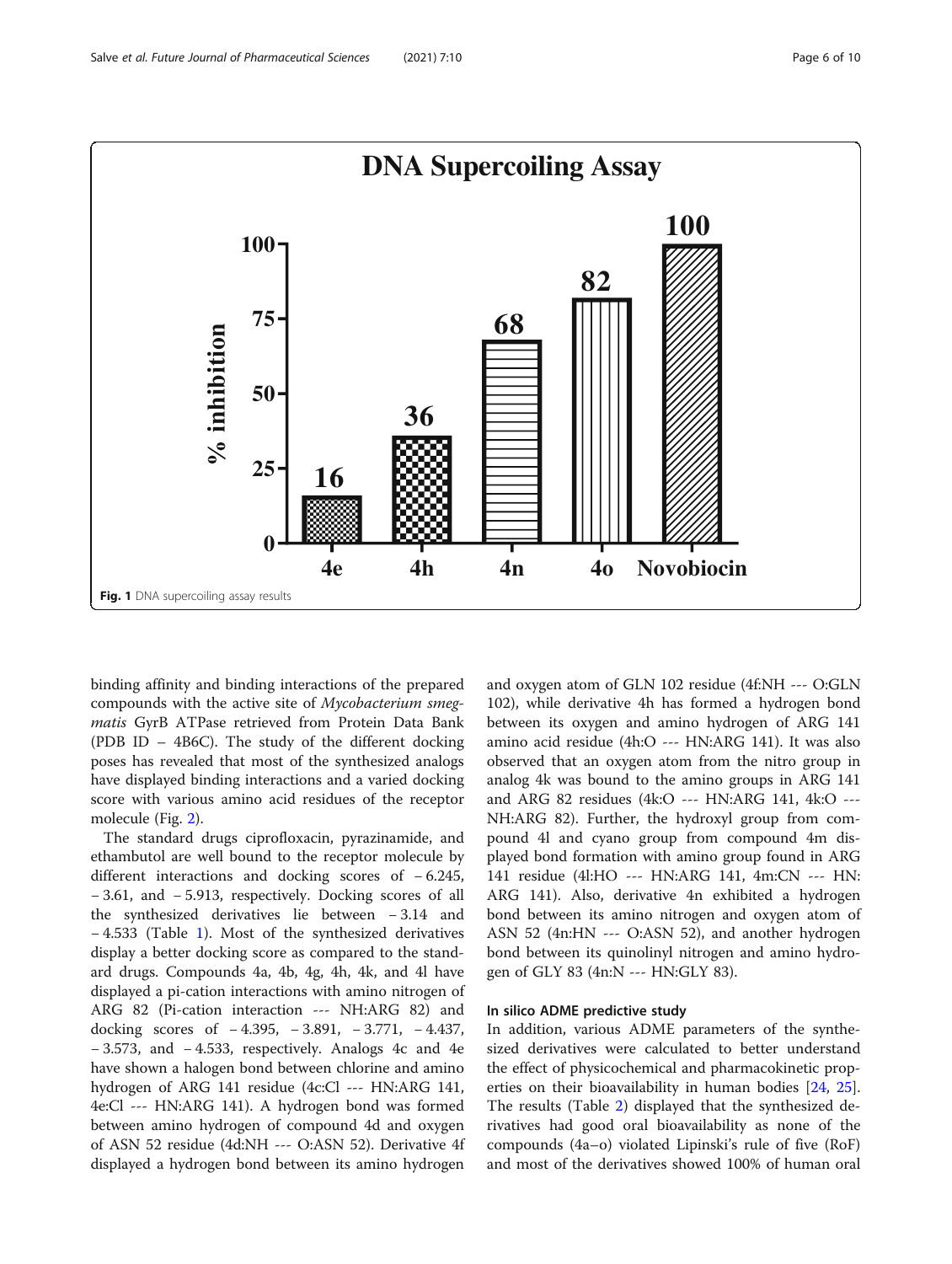<span id="page-6-0"></span>

absorption (HOA). Each synthesized analog displayed better oral absorption values as compared to the standard drugs ciprofloxacin, pyrazinamide, and ethambutol. Further, the lipophilicity (QPlog Po/w) and aqueous solubility (QPlogS) values of all the derivatives were within the permissible range. Partitioning through the blood-brain barrier (BBB) which was found to be within the recommended values of − 3.0 to 1.2 and a good score (> 500) of the predicted MDCK cell permeability (QPP MDCK) values for most of the synthesized compounds implied that the synthesized analogs have a potency to penetrate the BBB. In addition, a good amount of intestinal absorption was displayed by a majority of the compounds with better Caco-2 cell permeability (QPPCaco) values. Thus, the results demonstrated that the synthesized derivatives possessed acceptable values of pharmacokinetic and physicochemical parameters and could be considered as potent lead molecules with good membrane permeability and oral bioavailability.

#### Conclusion

We have demonstrated the synthesis 3-((7-chloroquinolin-4-yl)amino)thiazolidin-4-one analogs (4a–o) and reported their in vitro MTB H37Rv inhibition potential.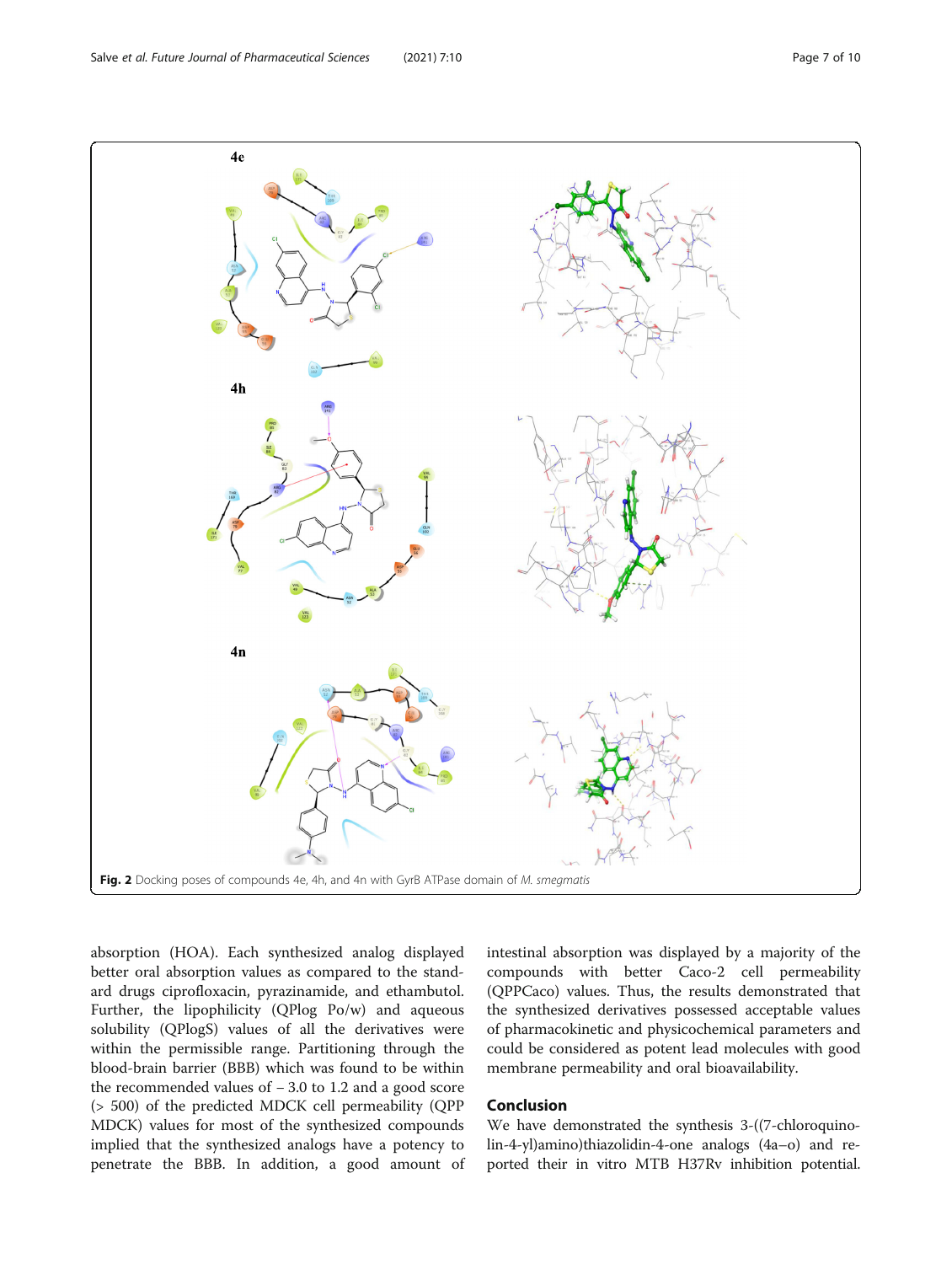<span id="page-7-0"></span>

| %08<) KOH% a agoold o "subsold o "> YAJOM dd > "> ove" dd o "DaiHoold o "Ya " o " " Sook" soca<br>ŗ<br>$\overline{ }$<br>j | -<br>COL<br>2 |  | und And u-<br>aua aua |
|----------------------------------------------------------------------------------------------------------------------------|---------------|--|-----------------------|
|----------------------------------------------------------------------------------------------------------------------------|---------------|--|-----------------------|

| parameters and<br>recommended<br>Qikprop<br>values                                                                                                                                                                                                                                                                                                                                                                                                                                                                                                                                                                                                                            | $\frac{1}{2}$<br>500) | 운.<br>모주      | AHB<br>$\tilde{\mathcal{X}}$<br>$\overline{5}$ | QPlogPo/<br>$w$ (< 5) | 0PlogS<br>(- 6.5-<br>0.5)                                                                                                                                                                                                                                                                                                                                                                 | #rotor<br>$(0 - 15)$ | $\overline{200}$<br>ΡŚΑ<br>$\bar{C}$ | <b>QPlogHERG</b><br>$below - 5)$<br>(concern | QPP Caco (<<br>25 poor, ><br>500 great) | 25 poor, > 500<br><b>QPP MDCK (&lt;</b><br>great)                                                                                         | QPlogKhsa<br>$(-1.5 - 1.5)$ | QPIogBB<br>$(-3.0 -$<br>(5.1) | 25%<br>$%$ HOA ( $>$ 80%<br>is high, $<$<br>is poor) | R٥F<br>⊻∓ | $2.0 t0 +$<br>$2.0$<br>−<br>SK        |
|-------------------------------------------------------------------------------------------------------------------------------------------------------------------------------------------------------------------------------------------------------------------------------------------------------------------------------------------------------------------------------------------------------------------------------------------------------------------------------------------------------------------------------------------------------------------------------------------------------------------------------------------------------------------------------|-----------------------|---------------|------------------------------------------------|-----------------------|-------------------------------------------------------------------------------------------------------------------------------------------------------------------------------------------------------------------------------------------------------------------------------------------------------------------------------------------------------------------------------------------|----------------------|--------------------------------------|----------------------------------------------|-----------------------------------------|-------------------------------------------------------------------------------------------------------------------------------------------|-----------------------------|-------------------------------|------------------------------------------------------|-----------|---------------------------------------|
| Compound                                                                                                                                                                                                                                                                                                                                                                                                                                                                                                                                                                                                                                                                      |                       |               |                                                |                       |                                                                                                                                                                                                                                                                                                                                                                                           |                      |                                      |                                              |                                         |                                                                                                                                           |                             |                               |                                                      |           |                                       |
| 49                                                                                                                                                                                                                                                                                                                                                                                                                                                                                                                                                                                                                                                                            | 373.832 1.0           |               | 5.0                                            |                       | 5.511<br>$\sf I$                                                                                                                                                                                                                                                                                                                                                                          |                      | 54.211                               | 5.385<br>$\overline{\phantom{a}}$            | 868.622                                 | 7031.998                                                                                                                                  | 0.389                       | 0.115                         | 8                                                    | C         |                                       |
| $rac{4}{5}$                                                                                                                                                                                                                                                                                                                                                                                                                                                                                                                                                                                                                                                                   | 390.286               | $\frac{0}{1}$ | 5                                              | 4.203                 | 5.483<br>$\begin{array}{c} \end{array}$                                                                                                                                                                                                                                                                                                                                                   |                      | 54.605                               | 5.255<br>$\mathbf{I}$                        | 870.338                                 | 6674.966                                                                                                                                  | 0.438                       | 0.122                         | $\overline{\mathsf{S}}$                              |           |                                       |
| $\frac{1}{4}$                                                                                                                                                                                                                                                                                                                                                                                                                                                                                                                                                                                                                                                                 | 390.286               |               | 5                                              | 4.389                 | 5.938<br>$\overline{\phantom{a}}$                                                                                                                                                                                                                                                                                                                                                         |                      | 54.205                               | 5.488<br>$\overline{1}$                      | 868.967                                 | 9608.05                                                                                                                                   | 0.473                       | 0.162                         | 8                                                    |           |                                       |
| ¥                                                                                                                                                                                                                                                                                                                                                                                                                                                                                                                                                                                                                                                                             | 424.731               |               | 5                                              | 4.628                 | 6.094<br>$\, \vert \,$                                                                                                                                                                                                                                                                                                                                                                    |                      | 54.199                               | 5.217<br>$\mathbf{I}$                        | 869.515                                 | 0000.0                                                                                                                                    | 0.543                       | 0.247                         | $\leq$                                               |           |                                       |
| $\frac{1}{4}$                                                                                                                                                                                                                                                                                                                                                                                                                                                                                                                                                                                                                                                                 | 424.731               |               | Ln                                             | 4.71                  | 6.254<br>I                                                                                                                                                                                                                                                                                                                                                                                |                      | 54.208                               | 5.243<br>$\mathbf{I}$                        | 870.583                                 | 10000.0                                                                                                                                   | 0.558                       | 0.276                         | 8                                                    |           |                                       |
| ₩                                                                                                                                                                                                                                                                                                                                                                                                                                                                                                                                                                                                                                                                             | 434.737               |               | 5                                              | 4.433                 | 5.939<br>$\begin{array}{c} \hline \end{array}$                                                                                                                                                                                                                                                                                                                                            |                      | 54.196                               | 5.382<br>$\mathbf{I}$                        | 862.466                                 | 0000.0                                                                                                                                    | 0.488                       | 0.182                         | $\geq$                                               |           |                                       |
| 40                                                                                                                                                                                                                                                                                                                                                                                                                                                                                                                                                                                                                                                                            | 452.728               |               | 5                                              | 4.637                 | 624<br>$\begin{array}{c} \rule{0pt}{2.5ex} \rule{0pt}{2.5ex} \rule{0pt}{2.5ex} \rule{0pt}{2.5ex} \rule{0pt}{2.5ex} \rule{0pt}{2.5ex} \rule{0pt}{2.5ex} \rule{0pt}{2.5ex} \rule{0pt}{2.5ex} \rule{0pt}{2.5ex} \rule{0pt}{2.5ex} \rule{0pt}{2.5ex} \rule{0pt}{2.5ex} \rule{0pt}{2.5ex} \rule{0pt}{2.5ex} \rule{0pt}{2.5ex} \rule{0pt}{2.5ex} \rule{0pt}{2.5ex} \rule{0pt}{2.5ex} \rule{0$   |                      | 54.206                               | 5.363<br>$\overline{1}$                      | 1881.89                                 | 10000.0                                                                                                                                   | 0.534                       | 0.25                          | $\geq$                                               |           |                                       |
| €                                                                                                                                                                                                                                                                                                                                                                                                                                                                                                                                                                                                                                                                             | 385.867               |               | 5.75                                           | 3.95                  | 5.294<br>$\begin{array}{c} \end{array}$                                                                                                                                                                                                                                                                                                                                                   |                      | 62.681                               | 5.374<br>$\mathfrak l$                       | 1911.71                                 | 3997.205                                                                                                                                  | 0.347                       | $-0.057$                      | $\geq$                                               |           |                                       |
| $\frac{4}{5}$                                                                                                                                                                                                                                                                                                                                                                                                                                                                                                                                                                                                                                                                 | 415.893               |               | 6.5                                            | 3.929                 | 5.126<br>$\begin{array}{c} \hline \end{array}$                                                                                                                                                                                                                                                                                                                                            |                      | 70.827                               | 5.061<br>$\overline{\phantom{a}}$            | 2011.858                                | 4224.013                                                                                                                                  | 0.298                       | 0.087                         | $\geq$                                               |           | C                                     |
| 4                                                                                                                                                                                                                                                                                                                                                                                                                                                                                                                                                                                                                                                                             | 445.92                |               | 7.5                                            | 4.074                 | 5.042<br>$\begin{array}{c} \rule{0pt}{2.5ex} \rule{0pt}{2.5ex} \rule{0pt}{2.5ex} \rule{0pt}{2.5ex} \rule{0pt}{2.5ex} \rule{0pt}{2.5ex} \rule{0pt}{2.5ex} \rule{0pt}{2.5ex} \rule{0pt}{2.5ex} \rule{0pt}{2.5ex} \rule{0pt}{2.5ex} \rule{0pt}{2.5ex} \rule{0pt}{2.5ex} \rule{0pt}{2.5ex} \rule{0pt}{2.5ex} \rule{0pt}{2.5ex} \rule{0pt}{2.5ex} \rule{0pt}{2.5ex} \rule{0pt}{2.5ex} \rule{0$ |                      | 78.187                               | 4.699                                        | 2155.439                                | 4465.98                                                                                                                                   | 0.317                       | 0.107                         | $\overline{0}$                                       |           | ⊂                                     |
| $\H +$                                                                                                                                                                                                                                                                                                                                                                                                                                                                                                                                                                                                                                                                        | 400.839               |               | $\circ$                                        | 3.149                 | 5.211<br>I                                                                                                                                                                                                                                                                                                                                                                                |                      | 98.555                               | 5.352<br>$\mathfrak l$                       | 227.236                                 | 399.945                                                                                                                                   | 0.293                       | 0.981                         | 87.563                                               |           | $\mathsf I$                           |
| $\overline{\tau}$                                                                                                                                                                                                                                                                                                                                                                                                                                                                                                                                                                                                                                                             | 371.84                | Z             | 5.75                                           | 3.14                  | 4.862<br>$\begin{array}{c} \hline \end{array}$                                                                                                                                                                                                                                                                                                                                            |                      | 76.866                               | 5.258<br>$\overline{\phantom{a}}$            | 563.818                                 | 068.03                                                                                                                                    | 0.21                        | $-0.558$                      | 94.571                                               |           | $\circ$                               |
| 4m                                                                                                                                                                                                                                                                                                                                                                                                                                                                                                                                                                                                                                                                            | 380.851               |               | 6.5                                            | 3.115                 | 6.063<br>$\sf I$                                                                                                                                                                                                                                                                                                                                                                          |                      | 80.003                               | 5.55<br>$\overline{\phantom{a}}$             | 386.886                                 | 710.884                                                                                                                                   | 0.183                       | $-0.766$                      | 91.496                                               |           | $\vert$                               |
| $\overline{4}$                                                                                                                                                                                                                                                                                                                                                                                                                                                                                                                                                                                                                                                                | 398.909               |               | $\circ$                                        | 4.4                   | 6.005<br>$\overline{\phantom{a}}$                                                                                                                                                                                                                                                                                                                                                         |                      | 56.846                               | 5.572<br>т                                   | 2001.246                                | 4199.933                                                                                                                                  | 0.529                       | $-0.065$                      | $\overline{0}$                                       |           | $\circ$                               |
| $\overline{40}$                                                                                                                                                                                                                                                                                                                                                                                                                                                                                                                                                                                                                                                               | 361.863               |               | 5                                              | 3.84                  | 5.262<br>$\overline{\phantom{a}}$                                                                                                                                                                                                                                                                                                                                                         |                      | 55.275                               | 5.381<br>$\overline{\phantom{a}}$            | 1762.935                                | 5695.384                                                                                                                                  | 0.307                       | 0.061                         | $\overline{100}$                                     |           |                                       |
| Ciprofloxacin                                                                                                                                                                                                                                                                                                                                                                                                                                                                                                                                                                                                                                                                 | 331.346               |               | $\circ$                                        | 0.28                  | 3.793                                                                                                                                                                                                                                                                                                                                                                                     |                      | 99.131                               | 3.138<br>$\overline{\phantom{a}}$            | 13.81                                   | 11.268                                                                                                                                    | $-0.004$                    | $\frac{6}{2}$                 | 48.991                                               |           |                                       |
| Pyrazinamide                                                                                                                                                                                                                                                                                                                                                                                                                                                                                                                                                                                                                                                                  | 123.114               | $\sim$        | 5                                              | $-0.631$              | 0.536                                                                                                                                                                                                                                                                                                                                                                                     |                      | 77.823                               | 3.215<br>$\vert$                             | 301.732                                 | 35.482                                                                                                                                    | $-0.819$                    | $-0.71$                       | 67.629                                               | C         | $\begin{array}{c} \hline \end{array}$ |
| Ethambutol                                                                                                                                                                                                                                                                                                                                                                                                                                                                                                                                                                                                                                                                    | 204.312               | 4             | 64                                             | $-0.281$              | 0.566                                                                                                                                                                                                                                                                                                                                                                                     |                      | 63.324                               | 5.172<br>$\vert$                             | 76.213                                  | 37.472                                                                                                                                    | $-0.805$                    | $-0.156$                      | 58.987                                               | $\circ$   | $\circ$                               |
| would be accepted by the solute from water molecules in an aqueous solution, #rotor number of rotatable bonds, PSA polar surface area, QPlogPo/w predicted octanol/water partition coefficient, QPlogS predicted<br>prediction of binding to human serum albumin, QPlogBB predicted brain/blood partition coefficient, %HOA percent human oral absorption, RoF rule of five, CNS predicted central nervous system activity<br>aqueous solubility, QPlogHERG predicted IC50 value for blockage of HERG K* channels, QPP Goc predicted apparent Caco-2 cell permeability, QPP MDCK predicted apparent MDCK cell<br>MW molecular weight of the molecule, DHB estimated number of |                       |               |                                                |                       |                                                                                                                                                                                                                                                                                                                                                                                           |                      |                                      |                                              |                                         | hydrogen bonds that would be donated by the solute to water molecules in an aqueous solution, AHB estimated number of hydrogen bonds that |                             |                               | permeability, QPlogKhsa                              |           |                                       |
|                                                                                                                                                                                                                                                                                                                                                                                                                                                                                                                                                                                                                                                                               |                       |               |                                                |                       |                                                                                                                                                                                                                                                                                                                                                                                           |                      |                                      |                                              |                                         |                                                                                                                                           |                             |                               |                                                      |           |                                       |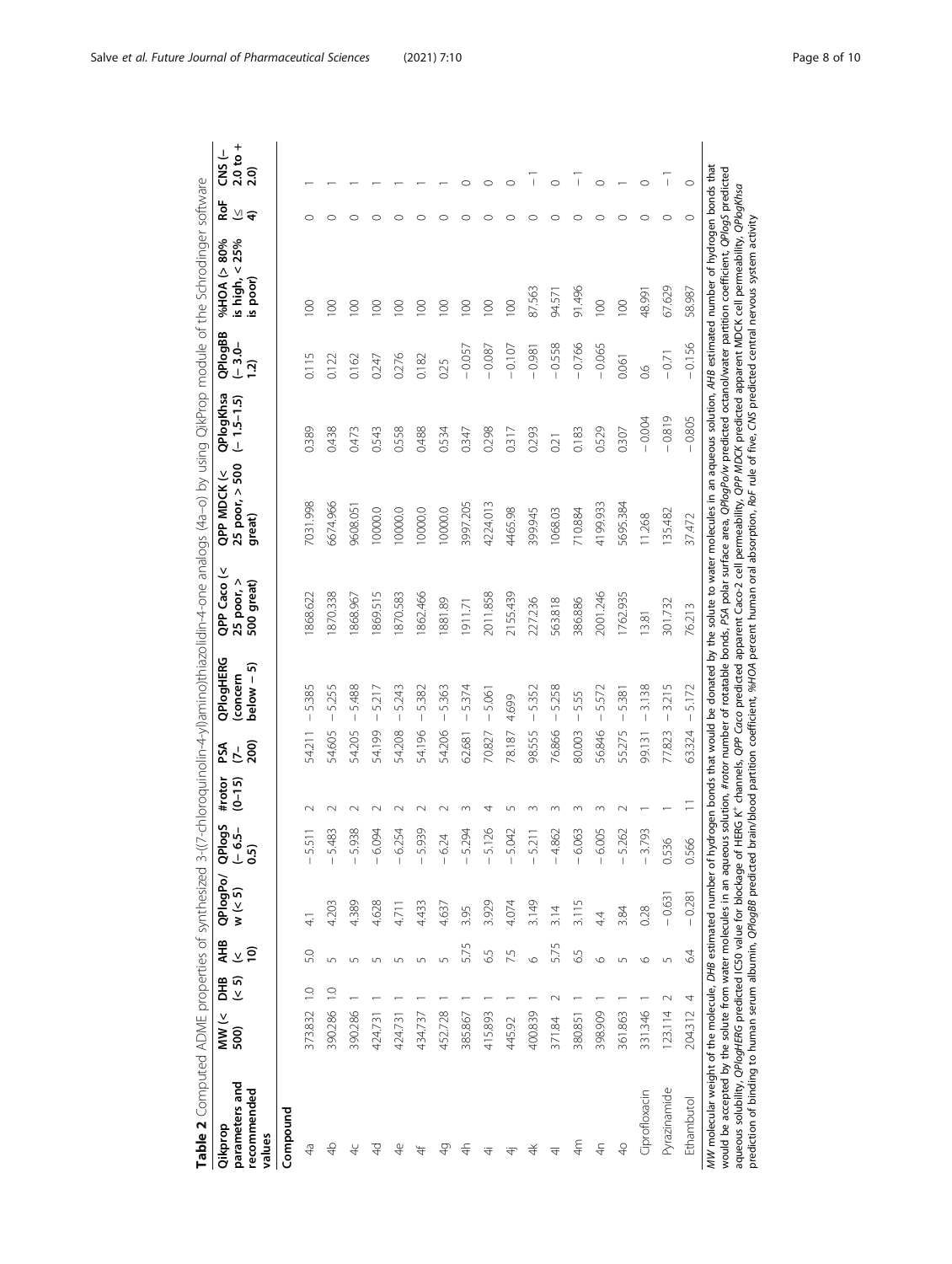<span id="page-8-0"></span>Results evidenced that compounds 4e, 4g, 4n, and 4o exhibited potent antimycobacterial activity (MIC of 1.56 μM). DNA gyrase inhibition assay revealed that compound 4o exhibited 82% of DNA gyrase inhibition at 1 μM. Moreover, computational screening study results also substantiated our findings that some of the newly synthesized 3-((7-chloroquinolin-4-yl)amino)thiazolidin-4-one derivatives could prove to be promising lead molecules for the development of antitubercular agents.

#### Abbreviations

TB: Tuberculosis; MTB: Mycobacterium tuberculosis; GyrA: Gyrase A; GyrB: Gyrase B; MIC: Minimum inhibitory concentration; SEAR: South-East Asia Region; TLC: Thin layer chromatography; MABA: Microplate Alamar Blue assay; DMF: N,N-dimethyl formamide; IR: Infrared; NMR: Nuclear magnetic resonance; ADME: Absorption, distribution, metabolism, and excretion; PDB: Protein Data Bank; ARG: Arginine; ASN: Asparagine; GLN: Glutamine; GLY: Glycine

#### Acknowledgements

The authors are grateful to the principal, KLE College of Pharmacy, Belagavi, for providing the necessary facilities for the research. The authors are also grateful to the NMR Research Center, IISC, Bangalore, India, for providing the spectral data.

#### Authors' contributions

All authors have read and approved the manuscript. PS: synthesis, characterization, and activity. PP, LA, and RK: synthetic application. SJ: analytical work. DS, VK, and ME: activity work. SA: design, synthesis, characterization and outline of the study.

#### Funding

No funding was obtained for this study.

#### Availability of data and materials

Data and material are available upon request.

#### Ethics approval and consent to participate Not applicable

#### Consent for publication

Not applicable

#### Competing interests

The authors declare that they have no competing interest.

#### Author details

<sup>1</sup>Department of Pharmaceutical Chemistry, KLE College of Pharmacy, Belagavi, India. <sup>2</sup>Department of Pharmacognosy and Phytochemistry, KLE College of Pharmacy, Belagavi, India. <sup>3</sup>Dr. Prabhakar Kore Basic Science Research Center, KLE Academy of Higher Education and Research, Belagavi, Karnataka 590010, India. <sup>4</sup>Department of Pharmacy, Birla Institute of Technology & Science-Pilani, Hyderabad Campus, Shameerpet, R.R. District, Hyderabad, Andhra Pradesh 500078, India.

#### Received: 28 September 2020 Accepted: 21 December 2020 Published online: 07 January 2021

#### References

- 1. Global Tuberculosis Report (2019) WHO. [https://www.who.int/tb/](https://www.who.int/tb/publications/global_report/en/) [publications/global\\_report/en/](https://www.who.int/tb/publications/global_report/en/) Accessed 20 Mar 2020
- 2. Bending the curve ending TB: Annual report 2017. World Health Organization; 2017.
- 3. World Health Organization (WHO) (2018). Global tuberculosis report, Geneva, 2018.
- 4. Tuberculosis Control in the South-East Asia Region: Annual report 2016 World Health Organization. (2016)
- 5. De Almeida MV, Saraiva MF, de Souza MVN, da Costa CF, Vicente FRC, Lourenco MCS (2007) Synthesis and antitubercular activity of lipophilic

moxifloxacin and gatifloxacin derivatives. Bioorg Med Chem Lett 17:5661– 5664. <https://doi.org/10.1016/j.bmcl.2007.07.073>

- 6. WHO Publication (2010) Guidelines for treatment of tuberculosis, 4th edn [https://apps.who.int/iris/bitstream/handle/10665/44165/9789241547833\\_](https://apps.who.int/iris/bitstream/handle/10665/44165/9789241547833_eng.pdf?sequence=1) [eng.pdf?sequence=1](https://apps.who.int/iris/bitstream/handle/10665/44165/9789241547833_eng.pdf?sequence=1)
- 7. Medapi B, Janupally R, Saxena S, Jonnalagadda PS, Medidhetti R, Kulkarni P, Yogeeswari P, Sriram D (2015) Design and synthesis of novel quinolineaminopiperidine hybrid analogues as Mycobacterium tuberculosis DNA gyraseB inhibitors. Bioorg Med Chem 23:2062–2078. [https://doi.org/10.1016/](https://doi.org/10.1016/j.bmc.2015.03.004) [j.bmc.2015.03.004](https://doi.org/10.1016/j.bmc.2015.03.004)
- 8. Medapi B, Suryadevara P, Renuka J, Sridevi JP, Yogeeswari P, Sriram D (2015) 4-Aminoquinoline derivatives as novel Mycobacterium tuberculosis GyrB inhibitors: structural optimization, synthesis and biological evaluation. Eur J Med Chem 103:1–16. <https://doi.org/10.1016/j.ejmech.2015.06.032>
- 9. Blanco D, Perez-Herran E, Cacho M, Ballell L, Castro J, González del Río R, Lavandera JL, Remuinan MJ, Richards C, Rullas J, Vazquez-Munz MJ, Woldu E, Zapatero-Gonzalez MC, Angulo-Barturen I, Mendoza A, Barros D (2015) Mycobacterium tuberculosis gyrase inhibitors as a new class of antitubercular drugs. Antimicrob Agents Chemother 59:1868–1875. [https://doi.org/10.](https://doi.org/10.1128/AAC.03913-14) [1128/AAC.03913-14](https://doi.org/10.1128/AAC.03913-14)
- 10. Nagaraja V, Godbole AA, Henderson SA, Maxwell A (2017) DNA topoisomerase I and DNA gyrase as targets for TB therapy. Drug Discov Today 22(3):510–518. <https://doi.org/10.1016/j.drudis.2016.11.006>
- 11. Chandran M, Renuka J, Sridevi JP, Pedgaonkar GS, Asmitha V, Yogeeswari P, Sriram D (2015) Benzothiazinone-piperazine derivatives as efficient Mycobacterium tuberculosis DNA gyrase inhibitors. Int J Mycobacteriol 4:104– 115. <https://doi.org/10.1016/j.ijmyco.2015.02.002>
- 12. Chaudhari K, Surana S, Jain P, Patel HM (2016) Mycobacterium tuberculosis (MTB) GyrB inhibitors: an attractive approach for developing novel drugs against TB. Eur J Med Chem 124:160–185. [https://doi.org/10.1016/j.ejmech.](https://doi.org/10.1016/j.ejmech.2016.08.034) [2016.08.034](https://doi.org/10.1016/j.ejmech.2016.08.034)
- 13. Jain AK, Vaidya A, Ravichandran V, Kashaw SK, Agrawal RK (2012) Recent developments and biological activities of thiazolidinone derivatives: a review. Bioorg Med Chem 20(11):3378–3395. [https://doi.org/10.1016/j.bmc.](https://doi.org/10.1016/j.bmc.2012.03.069) [2012.03.069](https://doi.org/10.1016/j.bmc.2012.03.069)
- 14. Tripathi AC, Gupta SJ, Fatima GN, Sonar PK, Verma A, Saraf SK (2014) 4- Thiazolidinones: the advances continue. Eur J Med Chem 72:52–77. [https://](https://doi.org/10.1016/j.ejmech.2013.11.01) [doi.org/10.1016/j.ejmech.2013.11.01](https://doi.org/10.1016/j.ejmech.2013.11.01)
- 15. Manjal SK, Kaur R, Bhatia R, Kumar K, Singh V, Shankar R, Kaur R, Rawal RK (2017) Synthetic and medicinal perspective of thiazolidinones: a review. Bioorg Chem 75:406–423. <https://doi.org/10.1016/j.bioorg.2017.10.014>
- 16. Salve PS, Alegaon SG (2018) Synthesis of new 7'-chloro-4-phenoxyquinoline analogues as potential antitubercular agents. Med Chem Res 27:1–14. <https://doi.org/10.1007/s00044-017-1970-2>
- 17. Salve PS, Alegaon SG, Sriram D (2017) Three-component, one-pot synthesis of anthranilamide Schiff bases bearing 4-aminoquinoline moiety as Mycobacterium tuberculosis gyrase inhibitors. Bioorg Med Chem Lett 27(8): 1859–1866. <https://doi.org/10.1016/j.bmcl.2017.02.031>
- 18. Alegaon SG, Alagawadi KR, Sonkusare PV, Chaudhary SM, Dadwe DH, Shah AS (2012) Novel imidazo[2,1-b][1,3,4]thiadiazole carrying rhodanine-3-acetic acid as potential antitubercular agents. Bioorg Med Chem Lett 22:1917– 1921. <https://doi.org/10.1016/j.bmcl.2012.01.052>
- 19. Alegaon SG, Alagawadi KR, Dadwe D (2014) Synthesis and antitubercular activity of novel 3,5-diaryl-4,5-dihydro-1H-pyrazole derivatives. Drug Res (Stuttg) 64:553–558. <https://doi.org/10.1055/s-0033-1363976>
- 20. Alegaon SG, Parchure P, Araujo L, Salve PS, Alagawadi KR, Jalalpure SS, Kumbhar VM (2017) Quinoline-azetidinone hybrids: synthesis and in vitro antiproliferation activity against Hep G2 and Hep3B human cell lines. Bioorg Med Chem Lett 27(7):1566–1571. [https://doi.org/10.1016/j.](https://doi.org/10.1016/j.bmcl.2017.02.043) [bmcl.2017.02.043](https://doi.org/10.1016/j.bmcl.2017.02.043)
- 21. Franzblau SG, Witzig RS, McLaughlin JC, Torres P, Madico G, Hernandez A, Degnan MT, Cook MB, Quenzer VK, Ferguson RM, Gilman RHJ (1998) Rapid, low-technology MIC determination with clinical Mycobacterium tuberculosis isolates by using the microplate Alamar Blue assay. J Clin Microbiol 36:362– 366. <https://doi.org/10.1128/JCM.36.2.362-366.1998>
- 22. Jeankumar VU, Renuka J, Santosh P, Soni V, Sridevi JP, Suryadevara P, Yogeeswari P, Sriram D (2013) Thiazole-aminopiperidine hybrid analogues: design and synthesis of novel Mycobacterium tuberculosis GyrB inhibitors. Eur J Med Chem 70:143–153. <https://doi.org/10.1016/j.ejmech.2013.09.025>
- 23. Jeankumar VU, Reshma RS, Vats R, Janupally R, Saxena S, Yogeeswari P, Sriram D (2016) Engineering another class of anti-tubercular lead: hit to lead